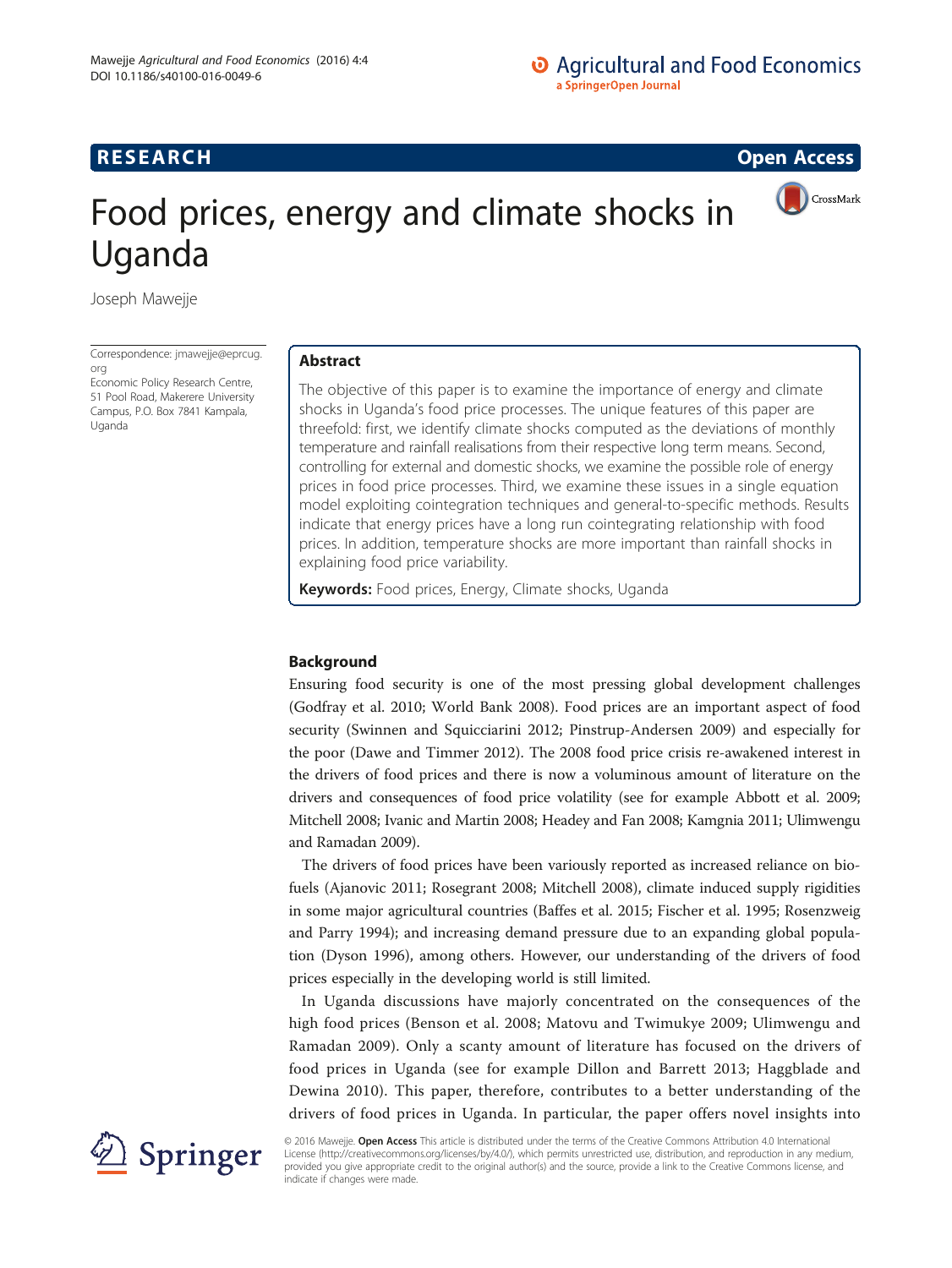the role of energy and climatic shocks in Ugandan food price processes using a formal approach and in a single empirical framework.

Uganda presents an interesting case study for the examination of the drivers of food prices in developing agrarian economies. First, agriculture is the dominant sector but majority of poor households are net buyers of food (Simler [2010](#page--1-0); Benson et al. [2008](#page-16-0)). Therefore food prices have important welfare effects for the people (Simler [2010](#page--1-0); Wodon and Zaman [2010](#page--1-0); Ulimwengu and Ramadan [2009\)](#page--1-0). Second, agricultural sector is still predominantly dependant on the vagaries of the weather and therefore climatic shocks are likely to play a major role in the performance of the agricultural sector (Mwaura and Okoboi [2014](#page-16-0)) with implications for food prices. Third, historical trends suggest that global food prices follow international oil prices with possible pass through effects to domestic prices (Fig. 1).

Literature has identified three channels through which energy price shocks affect food prices: first, energy prices affect the cost of farm inputs including inorganic fertilizer and fuel for farm machinery (Gilbert [2010;](#page-16-0) Dillon and Barrett [2013](#page-16-0)); second, the increased production of bio-fuels may have implications for food production and prices due to reallocation of agricultural resources to fuel production (de Gorter et al. [2013](#page-16-0); Dillon and Barrett [2013;](#page-16-0) Mitchell [2008](#page-16-0); Rosegrant [2008](#page-16-0)); third, energy prices can drive up transport costs, which in turn affect the costs of food transportation and distribution (Dillon and Barrett [2013;](#page-16-0) Gilbert [2010;](#page-16-0) Badiane and Shively [1998](#page-16-0); Mitchell [2008](#page-16-0); Benson et al. [2008](#page-16-0)).

Against this background, this paper investigates the drivers of food prices in Uganda, highlighting the importance of climate and energy shocks. The unique feature of this paper is threefold: first; we estimate three vector error correction models – two for the food markets (domestic and external) and one for the energy sector; second we account for climatic shocks and seasonality effects; third we examine these issues in a single equation framework that exploits cointergration techniques and general-to-specific modelling.

Results indicate that energy prices are important food price drivers in the long run. In addition, temperature shocks have a bigger short run effects on food prices than

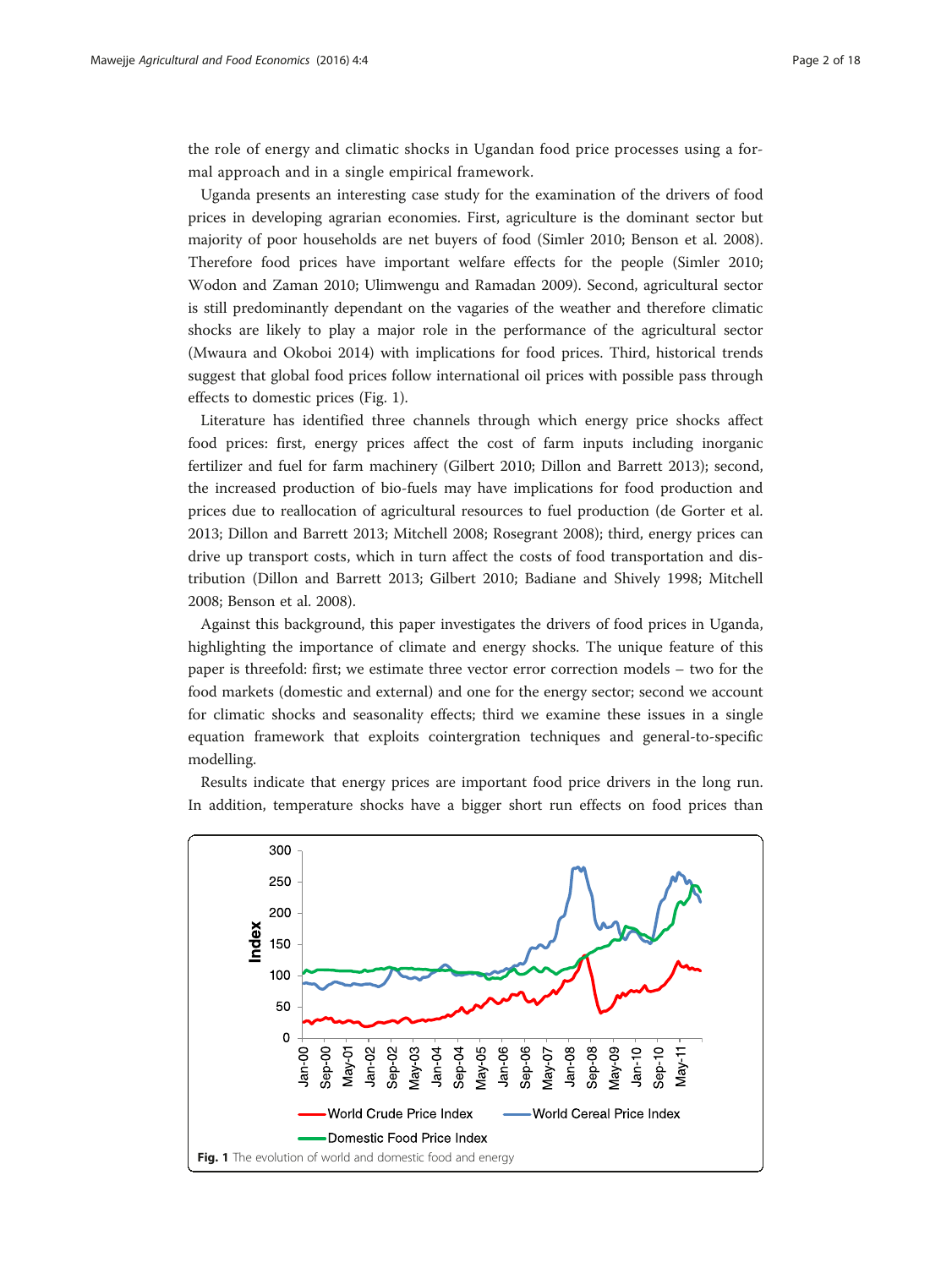<span id="page-2-0"></span>rainfall shocks. Other important drivers of food prices include exchange rates, international food prices and demand factors. These findings contribute to a growing strand of literature that offers deeper insights into the national level drivers of food prices.

The remainder of the paper is organised as follows: Section two presents the theoretical framework; section three presents the estimation strategy and data; section four provides the results; finally section five concludes.

#### Theoretical framework

We model food prices in the context of a small open economy, where the general food price  $\left(P_t^f\right)$  level is a weighted average of tradable  $\left(P_t^{fT}\right)$  and non-tradable  $\left(P_t^{fNT}\right)$  food prices. Tradable foods are subject to international competition while non-tradable foods are not. As such while the price of tradable food is determined in the international/regional market non-tradable food prices are determined in the domestic market. Both tradable and non-tradable food prices are affected by energy price shocks  $(p_t^e)$ , while climate shocks  $(c_t)$  only affect prices in non-traded food market, such that:

$$
p_t^f = f\left(p_t^{fT}, p_t^{fNT}, p_t^e, c_t\right) \tag{1}
$$

In our model energy shocks affect the prices of both traded and non-traded food prices through their effects on the prices of farm inputs and transportation costs.

#### The tradable food sector

The traded food prices are determined in the international market through the interaction of the exchange rate,  $(e_t)$ , and the international food prices,  $p_t^{f*}$ , assuming purchasing power parity (PPP), where Uganda is a price taker, such that,

$$
P_t^{f} = f\left(p_t^{f*}, e_t\right) \tag{2}
$$

We expect both international food prices and exchange rate depreciation to positively affect the prices of traded food.

### The non-traded food sector

The non-traded food prices are determined in the domestic food market through agricultural production and real national income. Following Mawejje and Lwanga ([2015](#page-16-0)) the price of non-traded food commodities  $\left(P_t^{INT}\right)$  is determined through real incomes  $(Y_t)$  and agricultural supply  $(A_t)$  as expressed in equation 3. We expect food prices to increase in real income and to decrease in agricultural production.

$$
P_t^{INT} = f(Y_t, A_t) \tag{3}
$$

The Uganda Bureau of Statistics collects two types of food indices. The 'food price index' (FOOD) is a composite index that includes both domestic and imported food prices. The 'food crop price index' (FCROP) includes only the domestic non-traded and perishable food prices. We used the non-traded food crop price index in the domestic food price equation. Please see [Appendix 5](#page-15-0) for a detailed breakdown of the CPI and its components.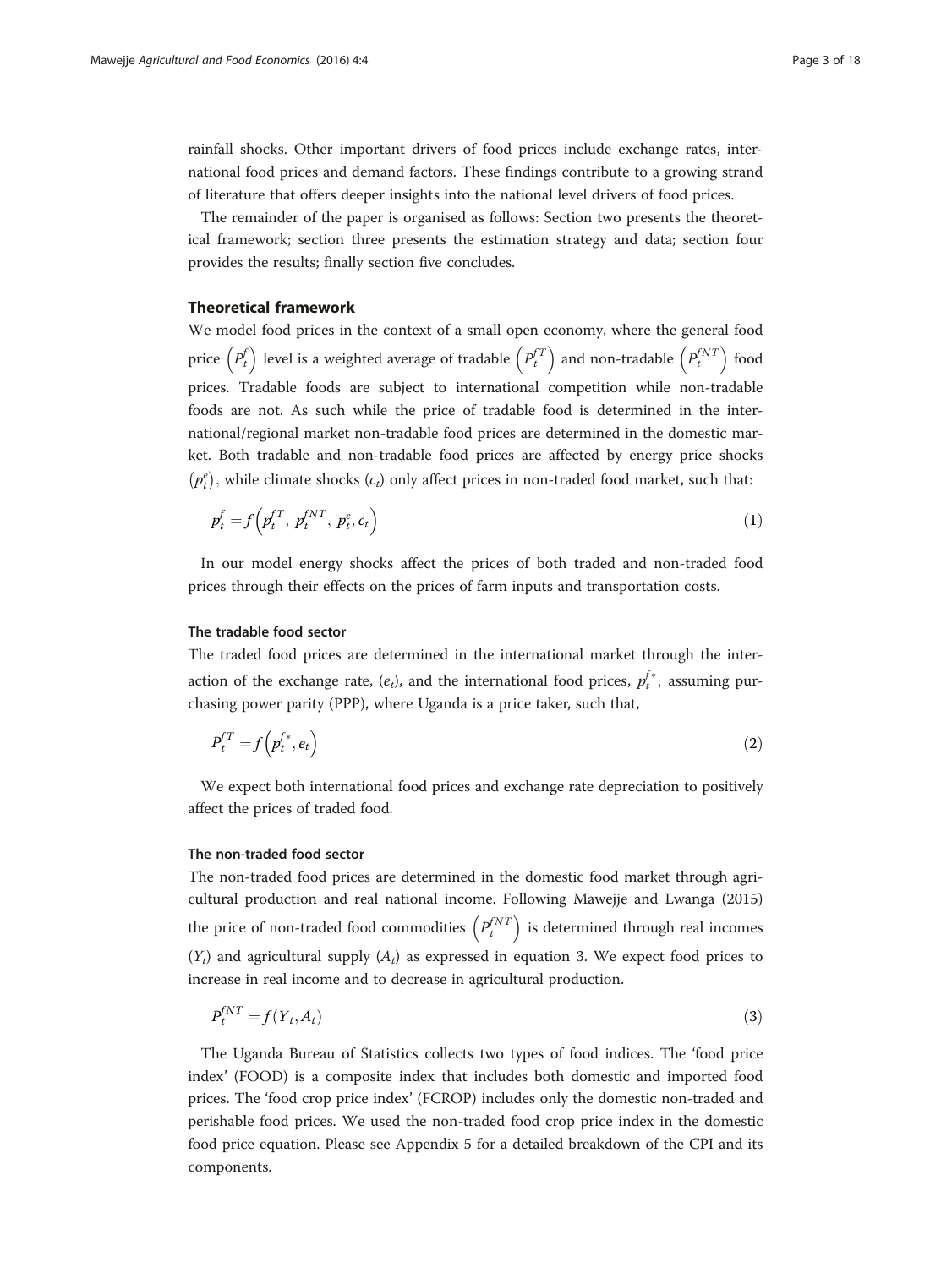#### The energy sector

Equilibrium in the energy markets is determined in the international markets. Domestic energy prices  $\left( p_{t}^{e}\right)$  are determined through the interactions of exchange rate movements  $(e_t)$  and international oil prices  $\left(p_t^{e*}\right)$  such that:

$$
p_t^e = (p_t^{e*}, e_t) \tag{4}
$$

# Climate shocks

We identify climate shocks as the deviations of monthly temperature and rainfall realisations from their respective long term means (see for example Maystadt and Ecker [2014](#page-16-0); Mwaura and Okoboi [2014](#page-16-0)) following the expressions in equation 5.

$$
C_t = \frac{x_t - \bar{x}}{\sigma} \tag{5}
$$

With  $x_t$  denoting climatic realisations;  $\bar{x}$  the long term monthly mean; and  $\delta$  the standard deviation.

Substituting equations [2](#page-2-0)), [3\)](#page-2-0), 4), and 5) into 1) yields the following general food price model in equation 6.

$$
p_t^f = f\left(p_t^{f*}, e_t, p_t^e, Y_{t}, A_t, C_t\right) \tag{6}
$$

# Estimation strategy and data

# The vector error correction models

We develop three vector error correction models, as a first step, for the three markets namely: the domestic food market, the external food market, and the energy market. The estimated models take the general form:

$$
\Delta x_t^i = \pi^i + \alpha^i \beta^i x_{t-1}^i + \sum_{j=1}^k \varnothing^i \Delta x_{t-j}^i + \varepsilon_t^i \tag{7}
$$

Where;  $i = \{1, 2, 3\}$  represents the domestic food market, external food market, and the energy market;  $x^{i}$  are vectors of variables that are integrated either of order 1 order;  $\alpha^{i}$  are the adjustment parameters,  $\beta^{i}$  are matrices of long-run coefficients,  $\varnothing^{i}$  are the short run coefficients,  $\pi^i$  are vectors of constants. It then follows that  $\alpha^i\beta^i x^i_{t-1}$  represent the stationary error correction terms, which define the deviations from long run equilibrium in the markets.

We obtain the long run equilibrium relationships for the three markets following the sequence below: 1) in the first step we estimate the vector auto regressive models and obtain the optimal lag lengths. 2) The second step involves determining the number of co-integrating relationships in the long run matrices  $\alpha^i \beta^i x_{t-1}^i$  following the Johansen procedure. 3) The third step involves estimation of the unrestricted cointegrating relations in the vector error correction models (based on equation 7) and tests of hypotheses (or imposition of implied restrictions) to determine the long run equilibrium relationship. 4) The fourth step involves checking for model stability and residual analysis to check for normality, autocorrelation and heteroskedasticity of the residual process.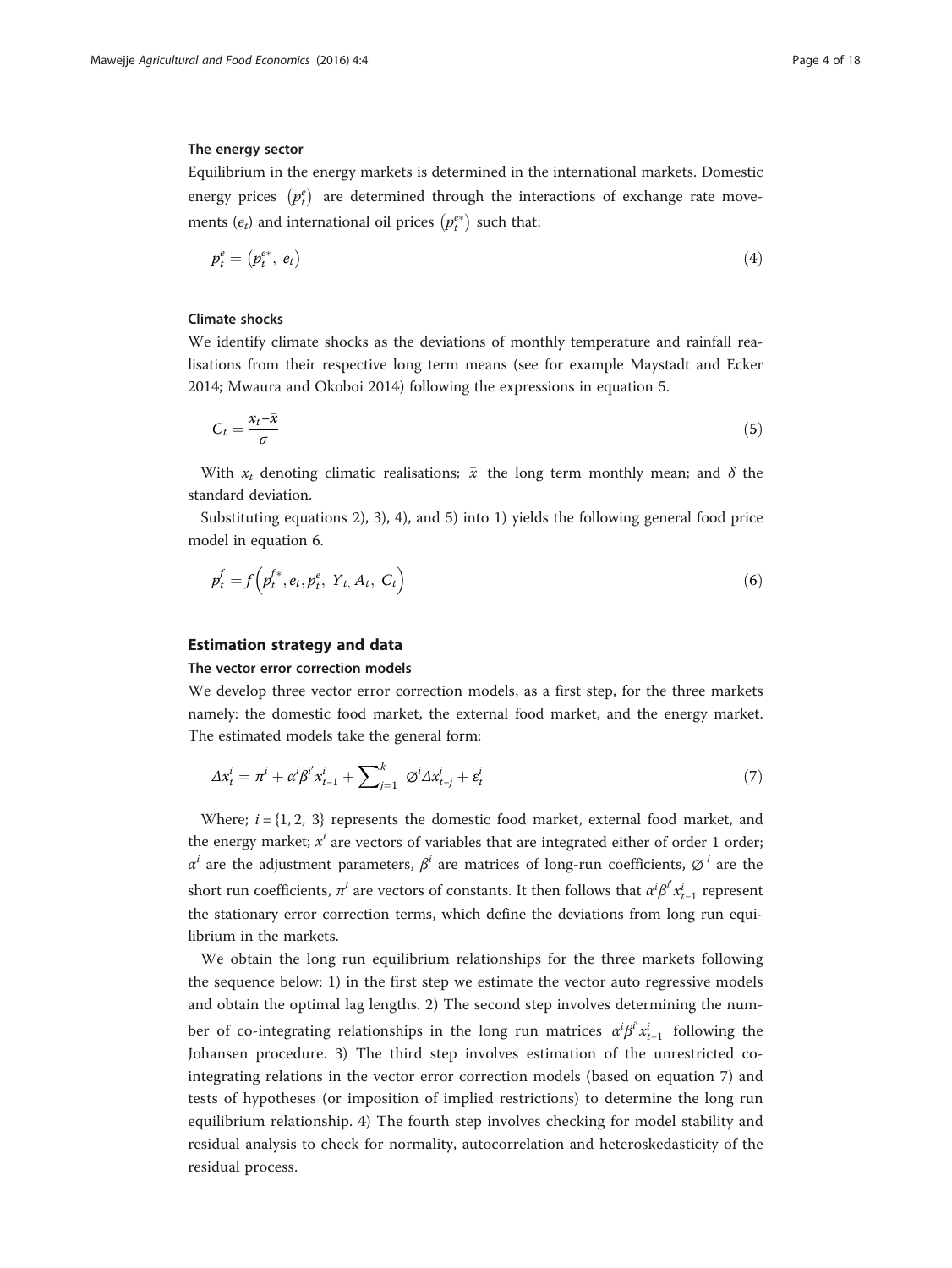#### The single equation model

The food price model is estimated as a single equation that includes lagged vector error correction terms from the external (traded) food market, domestic (non-traded) food market, energy market, lagged climate anomalies, as well as monthly dummy variables to control for seasonality in the food price processes. In addition, the model includes all short run variables used in the vector error correction models up to their  $12<sup>th</sup>$  lags. The single equation error correction food price model, therefore, takes the form in equation 8.

$$
\Delta p_t^f = \beta_0 + \sum_{j=1}^{12} \beta_{1j} \Delta p_{t-j}^f + \sum_{j=1}^{12} \beta_{2j}^i \Delta x_t + \sum_{j=1}^2 \beta_{3j} C_{t-1}^j + \sum_{j=1}^{11} \theta_j d_t + \alpha_1 E_{t-1}^e + \alpha_2 E_{t-1}^d + \alpha_3 E_{t-1}^f + \varepsilon_t
$$
\n(8)

where  $\Delta$  is the difference operator,  $p_t^f$  is the food price index,  $c_{t-1}^j$  are lagged climate variables (rainfall and temperature anomalies),  $x_t$  is a vector of control variables included in the model,  $d_t$  is a vector of dummy variables,  $E_{t-1}^e, E_{t-1}^d$ , and  $E_{t-1}^f$  are error correction terms from the external food market, domestic food market and energy markets respectively, included in their lagged forms.  $\beta_{1j},\ \beta^i_{2j},$  and  $\beta_{3j}$ , are short run parameters to be estimated;  $\theta_j$  are dummy variable coefficients, and  $\alpha_1, \alpha_2$  and  $\alpha_3$  are adjustment parameters.

In estimating the food price model in equation 8 above we followed the general-tospecific approach; starting with twelve lags in the full model, to arrive at a parsimonious representation of the food price model for Uganda, where only the significant parameters are retained.

#### The data

We use monthly data spanning a 12 year period (2000–2011) that gives rise to a fairly long time series with 144 data points for each variable. The Uganda specific data were obtained from the Bank of Uganda (BOU) and the Uganda Bureau of Statistics (UBOS), and the international food price data was obtained from the Food and Agricultural Organization of the United Nations (FAO). The FAO compiles a monthly international food price index as a weighted average of meat, dairy, cereal, edible oils and sugar prices. For purposes of this paper, we use the international cereal price index given that cereals are the more traded food items for Uganda.

The Uganda Bureau of Statistics provides two food price indices: The Food crop price index (FCROP) which includes the (non-traded) perishables such as stable foods, fruits and vegetables and the food price index (FOOD) which is a combination of the (traded) processed and the perishables food prices. Unfortunately the Bureau does not provide a stand-alone price index for the traded food sector and we could not extract out the traded component because we lacked the necessary information to do so. For this reason our results should be interpreted with caution. However, this shortcoming notwithstanding, we believe the results provide useful insights into the roles of the domestic and external food markets in local food price processes.

Other variables used in the analysis include: nominal exchange rate (XRATE); international cereal price index (CEREAL), real output (GDP), rainfall (RAINAN) and temperature (TEMPAN) anomalies, international oil prices (CRUDE) and domestic oil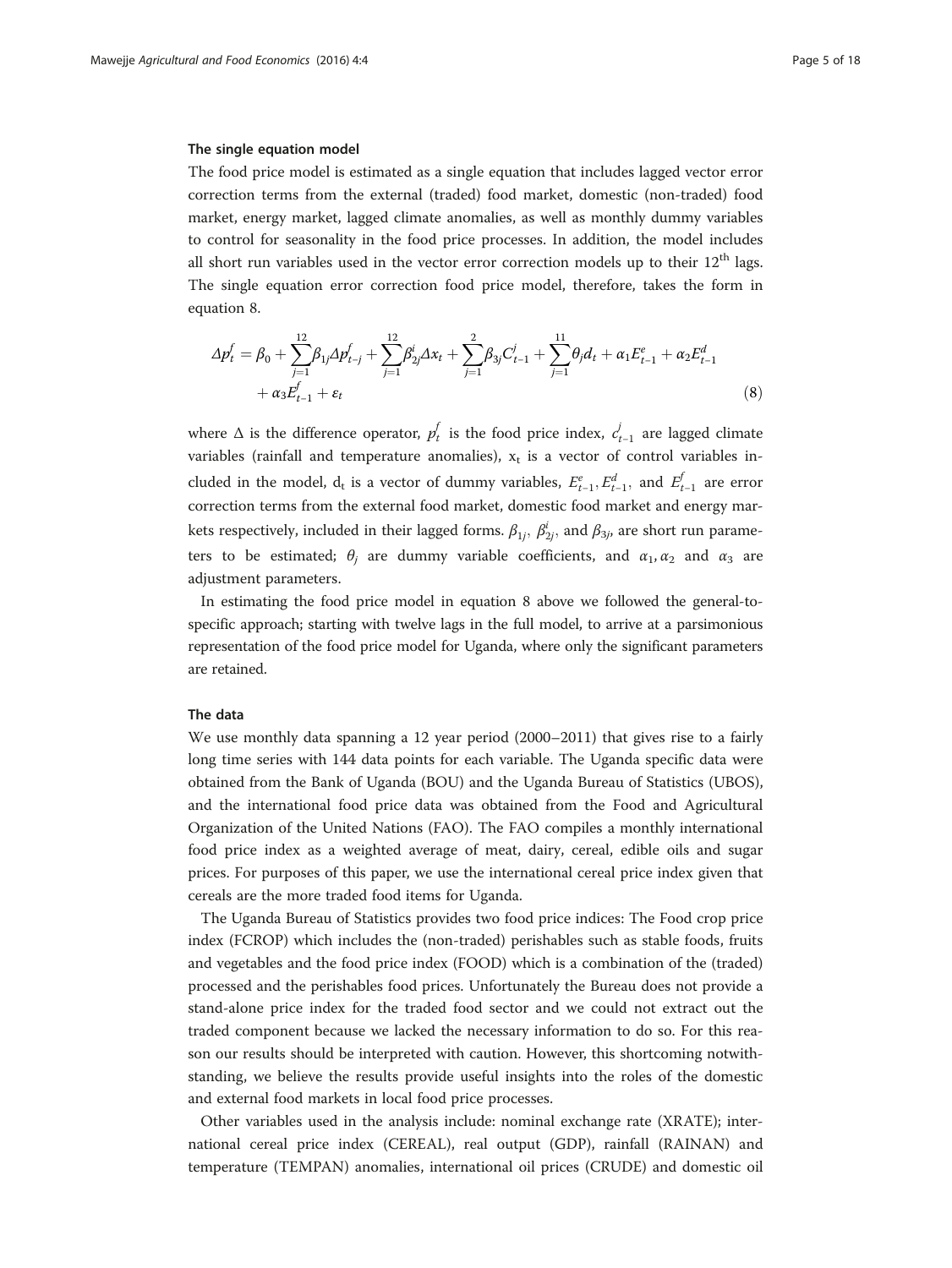prices (AGO). Table 1 shows the descriptive statistics of the data. Where appropriate, the data were transformed and presented in their natural logarithm forms. Transformed series are preceded with the letter "l". Where applicable, all data is presented in constant or real terms unless otherwise stated.

The climate data is generated as the averages of 13 weather stations in the following areas: Makerere, Entebbe, Soroti, Namulonge, Kasese, Lira, Gulu, Kabale, Mbarara, Masindi, Arua, Kitgum, and Jinja. These weather stations span all ecological zones in Uganda.

The graphical data expositions are provided in [Appendix 1](#page-12-0). We tested for the presence of unit roots (Table [2\)](#page-6-0) following the procedures provided by Phillips and Perron ([1988](#page-16-0)) hereafter P-P; and Dickey and Fuller [\(1979](#page-16-0)) hereafter D-F. Test results show that rainfall and temperature shocks are stationary in levels i.e. I(0), while the rest of the variables are stationary in first differences i.e. I(1).

#### Results and discussions

### The external food market

The long run co-integrating external food market is expressed in equation 9, assuming that domestic food prices adjust to exchange rate and movements in international food prices:

$$
lfoodt = \beta_0 + \beta_1 lxrate_t + \beta_2 lcereal_t + \varepsilon_t
$$
\n(9)

Where *lfood* is the natural logarithm of the food price index; *lxrate* is the natural logarithm of the nominal exchange rate, and *lcereal* is the natural logarithm of the international cereal price index. The various lag selection criteria including the LR, FPE, AIC, HQIC and SBIC indicate an optimal lag length of 2 as shown in Table [3](#page-6-0).

The Johansen co-integration procedure (Table [4](#page-7-0)) does not reject the null hypothesis of one cointegrating vector.

Cointegration analysis in the external food market shows that there is a long-run relationship between prices in the traded food sector, international food prices and nominal exchange rates. This relationship is expressed in Table [5.](#page-7-0)

Results from the external food market (Table [5\)](#page-7-0) indicate that in the long run, a one percentage depreciation of the nominal exchange rate results into a 1.6 % increase in the food price index, and a one percent increase in international cereal price index

| Variable      | Obs | Mean     | Std. Dev. | Min      | Max    |
|---------------|-----|----------|-----------|----------|--------|
| <b>LFOOD</b>  | 144 | 4.819    | 0.239     | 4.545    | 5.498  |
| <b>LFCROP</b> | 144 | 4.552    | 0.440     | 3.721    | 5.399  |
| <b>LXRATE</b> | 144 | 7.539    | 0.124     | 7.322    | 7.942  |
| LCEREAL       | 144 | 4.881    | 0.381     | 4.361    | 5.613  |
| <b>LGDP</b>   | 144 | 28.975   | 0.254     | 28.547   | 29.354 |
| LAGRIC        | 144 | 27.621   | 0.198     | 27.136   | 27.893 |
| LAGO          | 144 | 7.481    | 0.301     | 6.972    | 8.229  |
| <b>LCRUDE</b> | 144 | 3.906    | 0.539     | 2.929    | 4.888  |
| <b>RAINAN</b> | 144 | $-0.071$ | 1.040     | $-2.562$ | 2.725  |
| <b>TEMPAN</b> | 144 | $-0.469$ | 1.329     | $-4.875$ | 2.524  |

# Table 1 descriptive statistics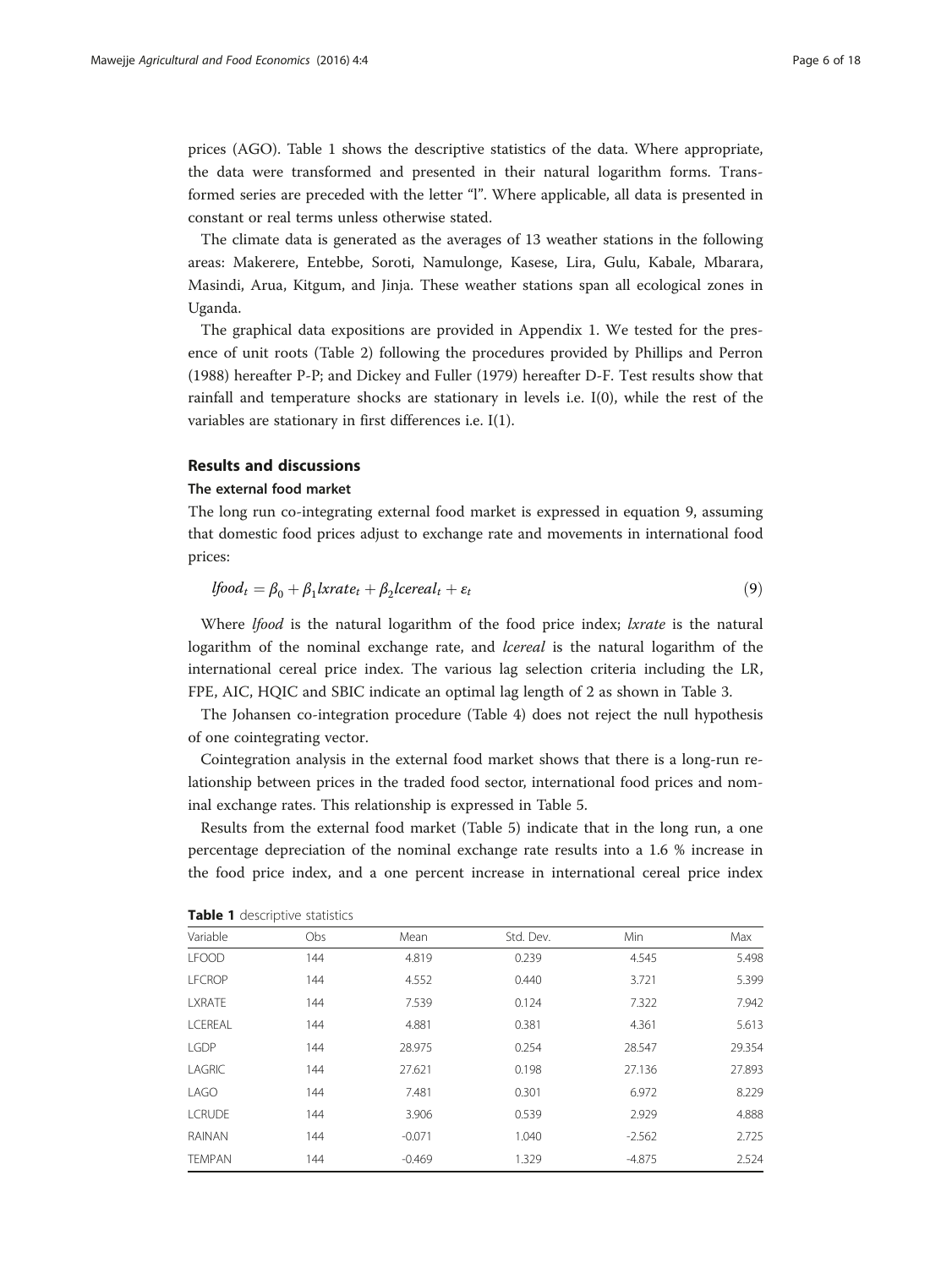| Variable       |              | Unit roost test static in levels |              | Unit roost test static in first difference | Order of integration |  |
|----------------|--------------|----------------------------------|--------------|--------------------------------------------|----------------------|--|
|                | $D - F$ test | $P - P$ test                     | $D - F$ Test | $P - P$ test                               |                      |  |
| <b>LFOOD</b>   | 2.035        | 1.669                            | $-8.675***$  | $-8.597***$                                | 1(1)                 |  |
| <b>LFCROP</b>  | $-1.124$     | $-1.186$                         | $-9.141***$  | $-8.910***$                                | 1(1)                 |  |
| <b>LXRATE</b>  | $-0.850$     | $-1.310$                         | $-7.622***$  | $-7.546***$                                | 1(1)                 |  |
| <b>LCEREAL</b> | $-0.479$     | $-0.886$                         | $-7.207***$  | $-7.323***$                                | $\vert$ (1)          |  |
| <b>LGDP</b>    | $-0.806$     | $-0.884$                         | $-14.132***$ | $-14.754***$                               | 1(1)                 |  |
| LAGRIC         | $-1.741$     | $-1.892$                         | $-8.753***$  | $-8.570***$                                | 1(1)                 |  |
| LAGO           | $-0.067$     | $-0.273$                         | $-8.896***$  | $-8.683***$                                | 1(1)                 |  |
| <b>LCRUDE</b>  | $-0.916$     | $-1.141$                         | $-9.844***$  | $-9.892***$                                | 1(1)                 |  |
| RAINAN         | $-8.922***$  |                                  | $-8.833***$  |                                            | $\vert$ (0)          |  |
| <b>TEMPAN</b>  | $-8.710***$  |                                  | $-8.591***$  |                                            | $\mathsf{I}(0)$      |  |

<span id="page-6-0"></span>Table 2 Stationarity tests

\*=significant at the 10 % level

leads to a 0.2 increase in the food price index. Thus international pass-through from international food prices is weaker. In addition, the error correction term indicates that 4 % of all deviations from equilbirum in the current month are corrected in the following month.

The LM test indicates no autocorrelation in the model residuals at two lags. However, the Jacque-Bera test for normality rejects the null hypothesis of normality of the error structure. The inverse roots of the characteristic polynomial indicate that the model is stable given that all roots locate within the unit circle ([Appendix 2\)](#page-13-0).

### The domestic food market

Following Mawejje and Lwanga ([2015](#page-16-0)), we assume that non-traded food prices are determined in the domestic market through agricultural production (supply) and real non-agricultural national income (demand). We interpolate quarterly data for agricultural production and real national income to arrive at the monthly series that we use in the model. Domestic food prices would be driven by other inputs such as wages and inputs. However such data are not available given the extent of subsistence/informal farming in Uganda (Gollin & Rogerson [2014](#page-16-0)) and the limited use of modern technologies (Kasirye [2013](#page-16-0)). The estimated vector error correction model for the agricultural sector takes the form expressed in equation 10.

$$
lforop_t = \beta_0 + \beta_1 lagric_t + \beta_2lgdp_t + \varepsilon_t
$$
\n(10)

Where *lfcrop* is the natural logarithm of the food crop price index; *lagric* is the natural logarithm of agricultural production, and  $lgdp$  is the natural logarithm of real

|          |         | <b>TWATE Department of the contract of the external local manner</b> |    |       |          |            |             |             |
|----------|---------|----------------------------------------------------------------------|----|-------|----------|------------|-------------|-------------|
| Lag      |         | LR                                                                   | df | P     | FPF      | AIC.       | <b>HOIC</b> | <b>SBIC</b> |
| $\Omega$ | 172.772 |                                                                      |    |       | 0.000    | $-2.425$   | $-2.3997$   | $-2.362$    |
|          | 895.329 | 1445.1                                                               | 9  | 0.000 | 0.000    | $-12.619$  | $-12.5165$  | $-12.367$   |
|          | 933.586 | 76.515*                                                              | 9  | 0.000 | $0.000*$ | $-13.037*$ | $-12.8576*$ | $-12.596*$  |
|          | 937.345 | 7.5182                                                               | 9  | 0.583 | 0.000    | $-12.9621$ | $-12.7059$  | $-12.332$   |
| 4        | 944.746 | 14.802                                                               | 9  | 0.097 | 0.000    | $-12.9392$ | $-12,6062$  | $-12.112$   |

Table 3 Lag length selection criteria for the external food market

\* = Optimal lag length for given selection criterion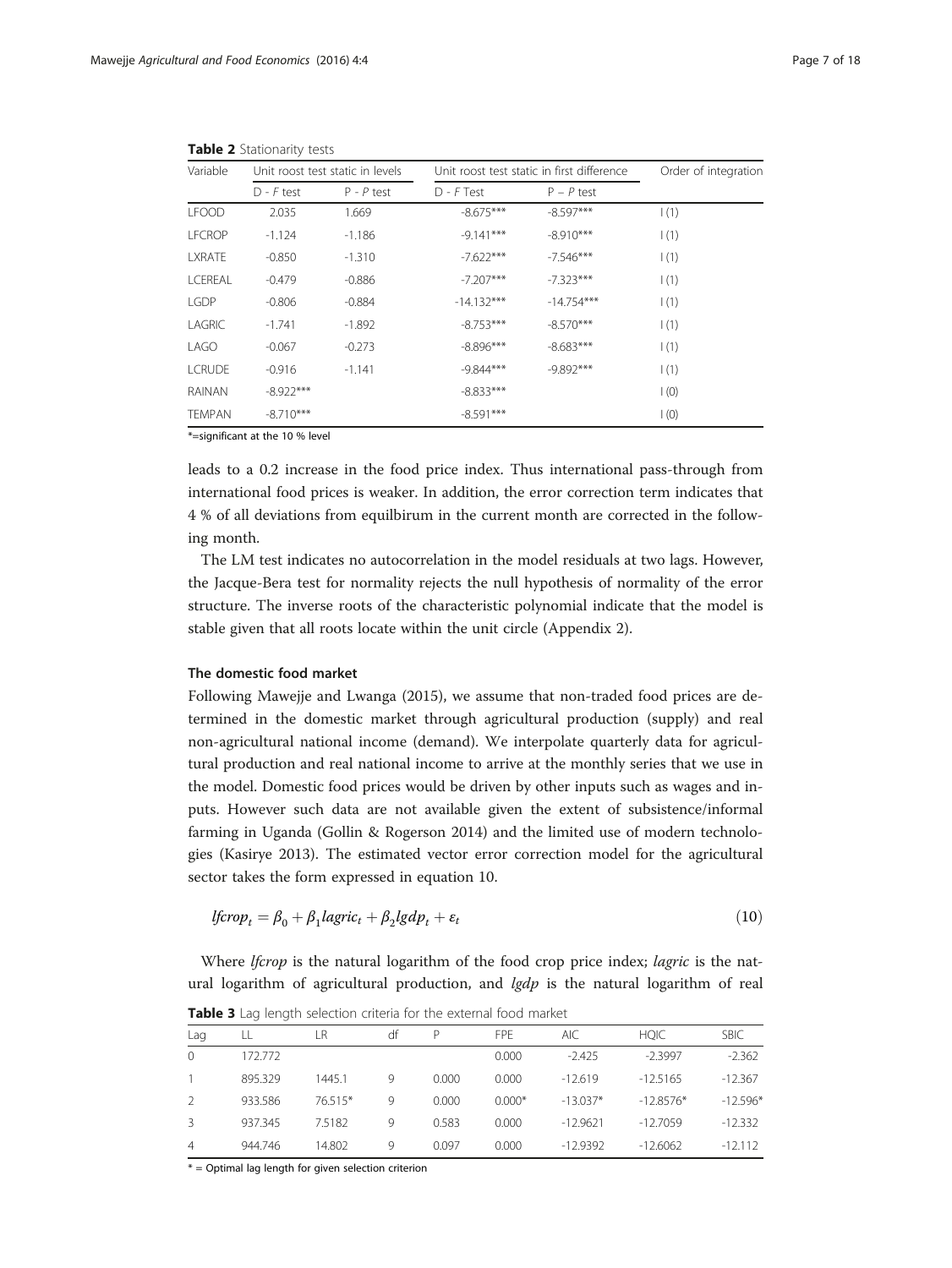| Maximum rank  | Number of parameters | . LL    | Eigen value |         | Trace statistic 5 % critical value |
|---------------|----------------------|---------|-------------|---------|------------------------------------|
| $\Omega$      |                      | 931.484 |             | 34.602  | 29.68                              |
|               | 17                   | 942.186 | 0 1 3 4     | 13 197* | 15.41                              |
| $\mathcal{L}$ | 20                   | 948.514 | 0.085       | 0.542   | 3.76                               |
| 3             | 21                   | 948.785 | 0.004       |         |                                    |

<span id="page-7-0"></span>**Table 4** The Johansen tests for cointergration in the external food market

 $*$  = Trace statistic indicates 1 cointegrating equation

national output. The various lag selection criteria including the AIC and FPE indicate an optimal lag length of 4 as shown in Table [6.](#page-8-0)

The Johansen co-integration procedure indicates the existence of one cointegrating vector (Table [7](#page-8-0)) that explains the long-run equilibrium in the Uganda domestic food market.

Cointegration analysis in the domestic food market confirms the existence of a longrun relationship between domestic food prices, real per capita GDP, and rainfall anomalies. This relationship is expressed in Table [8](#page-9-0).

Results from the domestic food price model indicate that in the long run, a one percentage increase in real national output increases the domestic food crop price index by 1.89 percentage points. In addition a one percentage increase in agricultural production reduces the food crop index by 0.49 percent. These results suggest that demand pressures have a stronger effect on food crop prices than supply shocks. The error correction coefficient indicates that 21 % of all deviations in the domestic food market are corrected within a month's period.

The LM test fails to reject the null hypothesis of no autocorrelation indicating that our model suffers no autocorrelation. The Jacque-Bera test for normality, which is a joint test for skewness and kurtosis, rejects the null hypothesis of normality of the error structure. This is not a cause for worry, however, given the large sample properties of our estimation approach. The inverse roots of the characteristic polynomial indicate that the model is stable seeing that all roots locate within the unit circle [\(Appendix 3\)](#page-14-0).

# The energy sector

Although Uganda discovered commercially viable oil resources in 2006 (Mawejje & Bategeka [2013](#page-16-0)) the country is still heavily dependent on imported petroleum products to meet its domestic energy demand (Lee [2013](#page-16-0)). Therefore shocks in the energy markets are channelled through international prices of oil products and the exchange rate. We estimate the long run equilibrium in the domestic energy markets, using vector

| Variable names                       | Coefficient   | Standard Error | $Z$ value |
|--------------------------------------|---------------|----------------|-----------|
| <b>LFOOD</b>                         |               |                |           |
| <b>LXRATE</b>                        | $1.55***$     | 0.22           | $-7.08$   |
| <b>LCEREAL</b>                       | $0.23***$     | 0.07           | $-3.18$   |
| Constant                             | 8.05          |                |           |
| Error correction                     | $-0.04***$    | 0.02           | $-2.28$   |
| LM test for autocorrelation at lag 2 | 8.81 (0.45)   |                |           |
| Jacque-Bera                          | 121.38 (0.00) |                |           |

Table 5 Long-run equilibrium in the external food market

\*\* =significant at the 5 % level; \*\*\* =significant at the 1 % level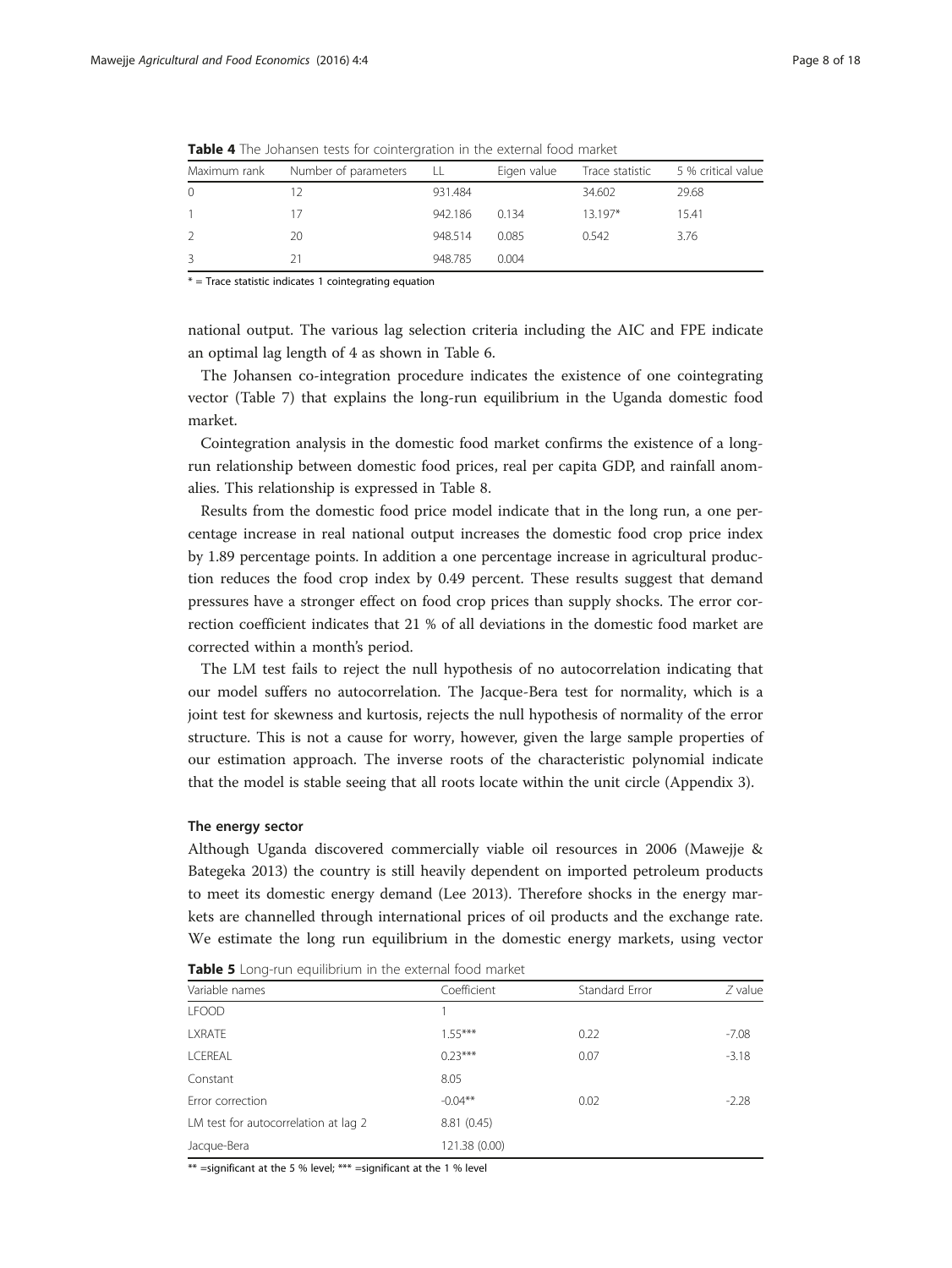| Lag            | LL     | LR       | Df           | P    | FPF        | AIC.      | <b>HQIC</b> | <b>SBIC</b> |
|----------------|--------|----------|--------------|------|------------|-----------|-------------|-------------|
| $\Omega$       | 193.43 |          |              |      | 0.00       | $-2.72$   | $-2.693$    | $-2.66$     |
|                | 805.97 | 1225.10  | 9            | 0.00 | $2.4e-09$  | $-11.34$  | $-11.24$    | $-11.09$    |
| $\mathcal{P}$  | 829.87 | 47.82    | 9            | 0.00 | $1.9e-09$  | $-11.55$  | $-11.37*$   | $-11.11*$   |
| 3              | 833.80 | 7.85     | 9            | 0.55 | $2.1e-09$  | $-11.48$  | $-11.23$    | $-10.85$    |
| $\overline{4}$ | 851.89 | $36.18*$ | $\mathsf{Q}$ | 0.00 | $1.8e-09*$ | $-11.61*$ | $-11.28$    | $-10.79$    |

<span id="page-8-0"></span>Table 6 Lag length selection criteria for the domestic food market

\* = Optimal lag length for given selection criterion

error correction techniques, where the domestic prices adjust to international price movements through the exchange rate as expressed in equation 11.

$$
lago_t = \beta_0 + \beta_{1l}lcrude_t + \beta_2lxrate_t + \varepsilon_t
$$
\n(11)

Where *lago* is the natural logarithm of domestic pump price for a litre of diesel; lcrude is the natural logarithm of international price for a barrel of crude oil, and lxrate is the natural logarithm of the nominal exchange rate. The various lag selection criteria including the LR, FPE, and AIC indicate that the optimal lag length for the energy market is 2 as shown in Table [9.](#page-9-0)

The Johansen co-integration procedure as applied to the energy sector does not reject the null hypothesis of one cointegrating vector (Table [10](#page-10-0)). We are therefore confident that at least one cointegrating vector explaining the long-run equilibrium in the domestic agricultural sector exists.

Cointegration analysis in the energy market shows that there is a long-run relationship between domestic fuel prices, international prices, and nominal exchange rates. This relationship is expressed in Table [11](#page-10-0).

This model indicates that in the long run, a one percentage increase in international fuel prices results into a 0.5 % increase in domestic fuel prices, and a one percent depreciation of the nominal exchange rate leads to a 0.7 % increase in the domestic fuel prices. These results suggest that exchange rate movements matter more for domestic fuel prices than for international oil prices. The error correction term indicates that 25 % of all deviations in the domestic energy markets are corrected in the following month.

The LM test indicates no autocorrelation in the model residuals at two lags. However, the Jacque-Bera test for normality rejects the null hypothesis of normality of the error structure. The inverse roots of the characteristic polynomial indicate that the model is stable given that all roots locate within the unit circle ([Appendix 4\)](#page-15-0).

#### The single equation food price model

Results of the parsimonious single equation model in Table [12](#page-11-0) indicate that disequilibrium in the domestic food and energy markets are important long-run drivers of food

| Maximum rank  | Number of parameters | LL      | Eigen value | Trace statistic | 5 % critical value |
|---------------|----------------------|---------|-------------|-----------------|--------------------|
| $\Omega$      | 39                   | 530.293 |             | 49.025          | 29.797             |
|               | 44                   | 553.713 | 0.219       | 14.808*         | 15.495             |
| $\mathcal{L}$ | 47                   | 559.035 | 0.098       | 0.574           | 3.842              |
| 3             | 48                   | 559.252 | 0.004       |                 |                    |

Table 7 The Johansen tests for cointergration in the domestic food market

 $*$  = Trace statistic indicates 1 cointegrating equation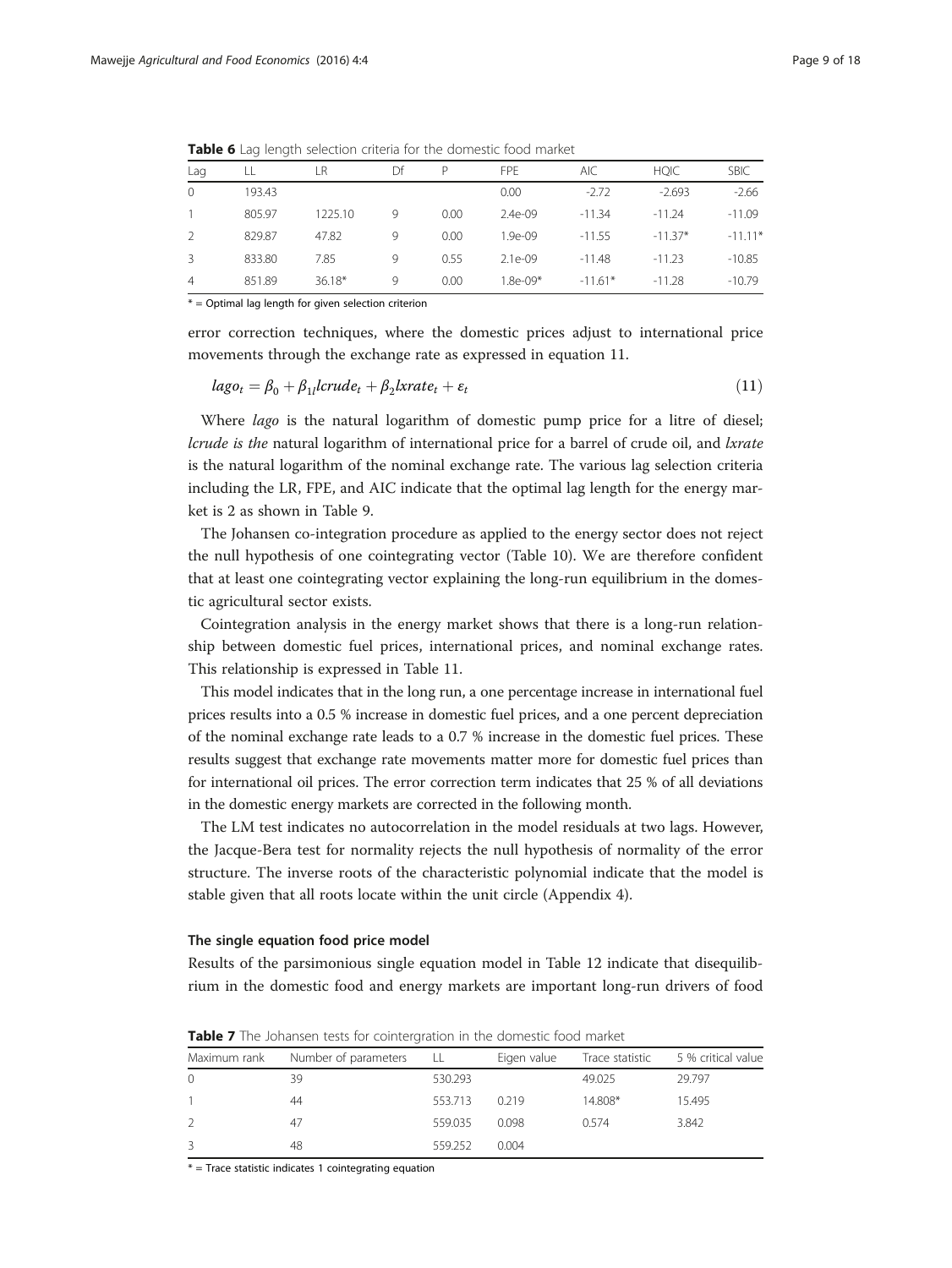| Variable names   | Coefficient | Standard Error | $Z$ value |
|------------------|-------------|----------------|-----------|
| <b>LFCROP</b>    |             |                |           |
| <b>LGDP</b>      | $1.89***$   | 0.19           | $-9.58$   |
| LAGRIC           | $-0.49*$    | 0.26           | 1.86      |
| Constant         | 36.66       |                |           |
| Error correction | $-0.21$     | 0.05           | $-3.99$   |

<span id="page-9-0"></span>Table 8 Long-run equilibrium in the domestic food market

Jacque-Bera 543.77 (0.00) \*\*\* = Significant at the 1 % level;  $*$  = significant at the 10 % level

LM test for autocorrelation at lag 4 3.97 (0.91)

prices in Uganda. The adjustment coefficients for the domestic food and energy markets are -0.085 and -0.040 implying that 8.5 and 4.0 % of all disequilibrium in the domestic food market and energy sectors are corrected in the following month respectively.

Results indicate significant food price inertia in the short run. Lagged food prices enters the short-run model with significant coefficients in the first, second, fifth and sixth lags. The search for a parsimonious model rejected disequilibrium in the external food sector as an important source of food inflation. This suggests that transmission of world food prices to the domestic market is low and is consistent with, among others: Baffes et al [\(2015\)](#page-16-0); Benson et al ([2008](#page-16-0)); and Minot [\(2011\)](#page-16-0).

Results indicate that temperature shocks are more important predictors of food prices than rainfall shocks in Uganda. Rainfall shocks were not significant and therefore dropped from the parsimonious model. These results are consistent with earlier research that showed temperature shocks have more devastating effects on food consumption Lazzaroni and Bedi [\(2014\)](#page-16-0) and economic growth (Alagidede et al [2014](#page-16-0); Lanzafame [2014](#page-16-0)).

The nominal exchange rate variable enters the food price model positively in the first month suggesting quick adjustment of domestic food prices to exchange rate movements. A one percent depreciation of the nominal exchange rate increases the food price index by 0.21 % within the first month.

The international food prices influence the domestic food prices in the short run. The international cereal price index enters the short run food price model positively and is significant in the fifth month. The coefficient of the fifth lag of international cereal prices is 0.088 indicating that a one percent increase in international cereal prices corroborates 0.088 % increase in the domestic food prices with a five month lag. This confirms our earlier assertions that international food price movements are transmitted into the domestic food prices more slowly.

Table 9 Lag length selection criteria for the energy

|                | $\tilde{\phantom{a}}$ |          |    | $\tilde{\phantom{a}}$ |            |            |             |             |
|----------------|-----------------------|----------|----|-----------------------|------------|------------|-------------|-------------|
| Lag            |                       | LR       | df | D                     | <b>FPF</b> | <b>AIC</b> | <b>HOIC</b> | <b>SBIC</b> |
| $\Omega$       | 132.756               |          |    |                       | 0.000      | $-1.853$   | $-1.828$    | $-1.791$    |
|                | 706.074               | 1146.6   | 9  | 0.000                 | $9.9e-09$  | $-9.915$   | $-9.813$    | $-9.663$    |
|                | 728.71                | $45.27*$ | Q  | 0.000                 | $8.2e-09*$ | $-10.110*$ | 9.931*      | $-9.669*$   |
|                | 735.606               | 13.793   | 9  | 0.130                 | $8.4e-09$  | $-10.080$  | $-9.824$    | $-9.449$    |
| $\overline{4}$ | 739.987               | 8.7609   | 9  | 0.460                 | $9.0e-09$  | $-10.014$  | $-9.681$    | $-9.195$    |

\* = Optimal lag length for given selection criterion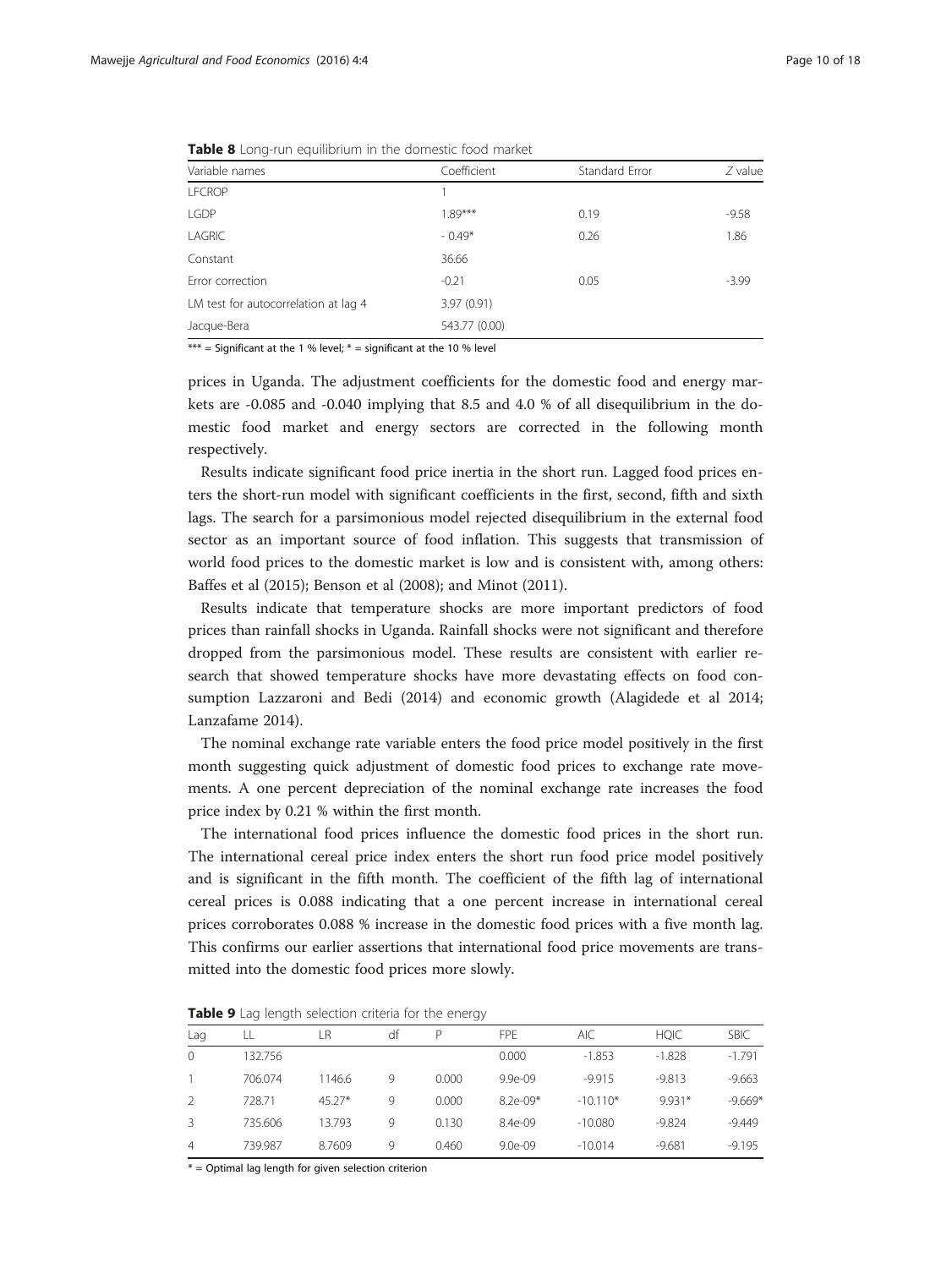| Maximum rank  | Number of parameters | . LL    | Eigen value | Trace statistic | 5 % critical value |
|---------------|----------------------|---------|-------------|-----------------|--------------------|
| $\Omega$      | 12                   | 719.087 |             | 39.135          | 29.68              |
|               | 17                   | 735.062 | 0.201       | 7.184*          | 15.41              |
| $\mathcal{L}$ | 20                   | 738.444 | 0.046       | 0.422           | 3.76               |
| 3             |                      | 738.654 | 0.003       |                 |                    |

<span id="page-10-0"></span>**Table 10** The Johansen tests for cointergration in the domestic energy sector

 $*$  = Trace statistic indicates 1 cointegrating equation

Further, results indicate that demand pressures, captured by real national income positively affect food prices, and supply factors captured by total agricultural output depress food prices. The short run coefficients for national income and agricultural output are 0.640 and -0.168 respectively indicating that a one percentage point increase in national income increases the food price index by 0.64 % and a one percent increase in agricultural output depresses the food price index by 0.168 percentage points.

Domestic fuel prices enter the food price model positively and significant in the first month. A one percent increase in the domestic fuel prices results in a 0.07 increase in the food price index within one month. These results suggest that short run energy movements are transmitted through to food prices.

Finally, the results highlight the importance of seasonal factors in the Uganda food price processes. Taking the month of December as the reference period, the monthly (seasonal) dummy variables are significant during the months of February, March, May, June, July, and October.

After estimating the single equation model for food prices, we carried out some diagnostics tests to establish the suitability of the statistical properties of the model. Test results (Table [13](#page-12-0)) indicate that the short run single equation model is well specified.

#### Conclusions and policy recommendations

Food prices are an important aspect of food security. Therefore, a deeper understanding of food security issues requires an in-depth understanding of the drivers of prices. Uganda presents an interesting case for an in-depth understanding of food prices. Agriculture is the dominant sector but majority of poor households are net buyers of food. This implies that food prices have important welfare effects for the people. However, technology adoption in Ugandan agriculture is low and the sector is still predominantly dependant on the vagaries of the weather. In addition, trends in the data suggest that that food prices follow international oil prices with possible pass through effects to domestic prices

| Variable names                       | Coefficient    | Standard Error | $Z$ value |
|--------------------------------------|----------------|----------------|-----------|
| LAGO                                 |                |                |           |
| <b>LCRUDE</b>                        | $0.472***$     | 0.028          | $-16.91$  |
| <b>LXRATE</b>                        | $0.731***$     | 0.122          | $-5.98$   |
| Constant                             | $-0.151$       |                |           |
| Error correction                     | $-0.250***$    | 0.043          | $-5.82$   |
| LM test for autocorrelation at lag 2 | 10.442 (0.316) |                |           |
| Jacque-Bera                          | 58.578 (0.000) |                |           |

Table 11 Long-run equilibrium in the external food market

\*\*\* =significant at the 1 % level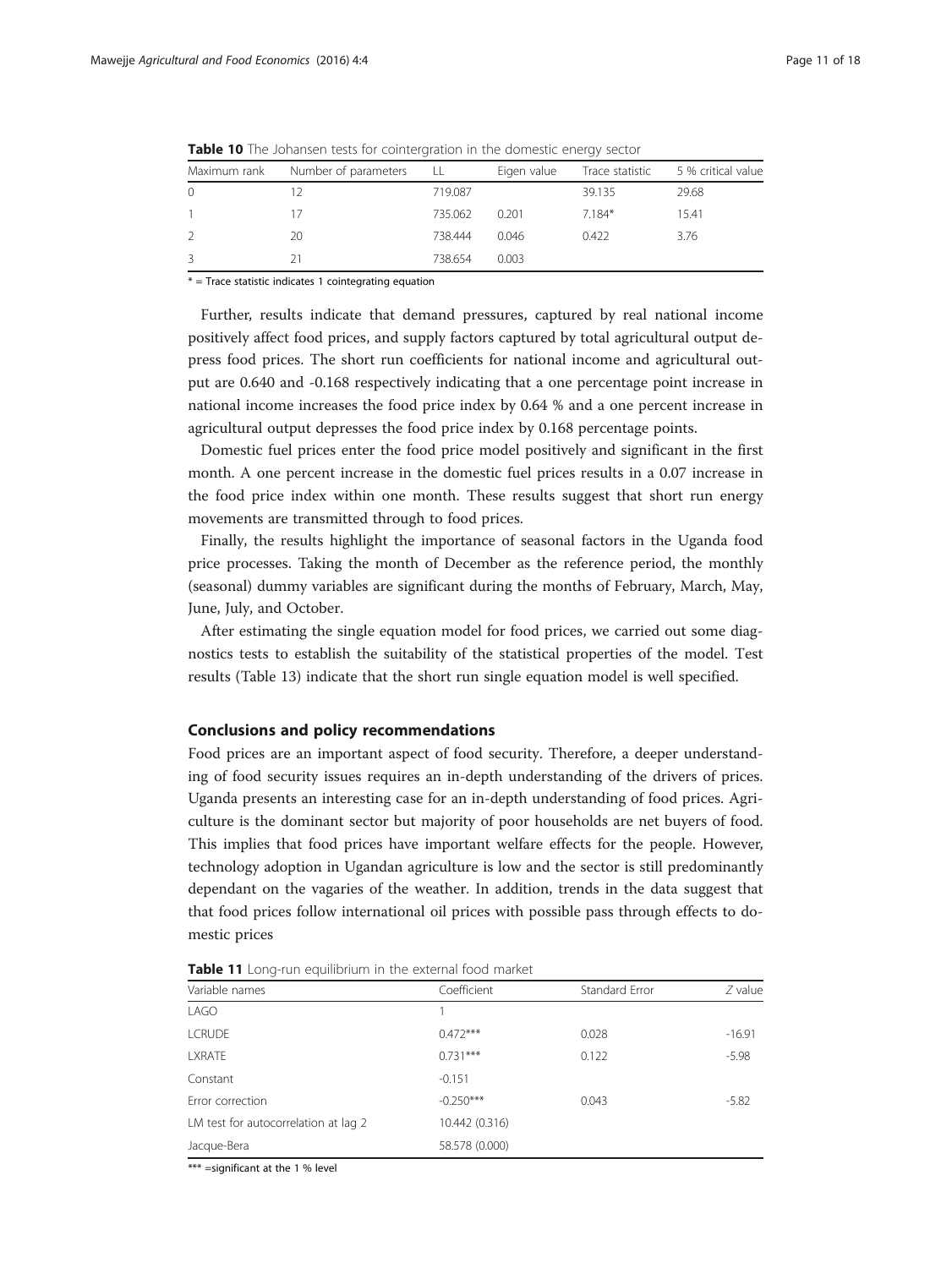| Dependent Variable: differenced natural logarithm of the Food CPI |                       |                |            |
|-------------------------------------------------------------------|-----------------------|----------------|------------|
| Independent variables                                             | Coefficient           | Standard error | $p$ -value |
| Food price inertia                                                |                       |                |            |
| $\triangle$ LFOOD (t-1)                                           | $0.252$ <sup>a</sup>  | 0.069          | 0.000      |
| $\triangle$ LFOOD (t-2)                                           | $0.284$ <sup>a</sup>  | 0.077          | 0.000      |
| $\triangle$ LFOOD (t-5)                                           | 0.233 <sup>a</sup>    | 0.072          | 0.002      |
| $\triangle$ LFOOD (t-6)                                           | 0.301 <sup>a</sup>    | 0.071          | 0.000      |
| Nominal exchange rate                                             |                       |                |            |
| $\triangle$ LXRATE (t-1)                                          | 0.210 <sup>a</sup>    | 0.072          | 0.004      |
| International cereal prices                                       |                       |                |            |
| $\triangle$ LCEREAL (t-5)                                         | 0.088 <sup>b</sup>    | 0.043          | 0.045      |
| Real national income                                              |                       |                |            |
| $\triangle$ LGDP (t-5)                                            | 0.640 <sup>a</sup>    | 0.121          | 0.000      |
| Agricultural output                                               |                       |                |            |
| $\triangle$ LAGRIC (t-1)                                          | $-0.168$ <sup>a</sup> | 0.042          | 0.000      |
| Domestic fuel prices                                              |                       |                |            |
| $LAGO(t-1)$                                                       | 0.071 <sup>b</sup>    | 0.035          | 0.042      |
| Temperature ANOMALY                                               |                       |                |            |
| TEMPAN (t-1)                                                      | $-0.003c$             | 0.002          | 0.062      |
| Monthly dummy variables                                           | yes                   |                |            |
| February                                                          | $-0.020$ <sup>a</sup> | 0.006          | 0.001      |
| March                                                             | 0.018 <sup>a</sup>    | 0.006          | 0.004      |
| May                                                               | $-0.016$ <sup>a</sup> | 0.006          | 0.009      |
| June                                                              | $-0.025$ <sup>a</sup> | 0.008          | 0.003      |
| July                                                              | $-0.020$ <sup>a</sup> | 0.006          | 0.002      |
| October                                                           | $-0.014^{b}$          | 0.005          | 0.015      |
| Error correction terms                                            |                       |                |            |
| EC - Domestic food market                                         | $-0.085$ <sup>a</sup> | 0.017          | 0.000      |
| EC - External energy market                                       | $-0.040^{\circ}$      | 0.021          | 0.052      |
| Constant                                                          | 0.001                 | 0.003          | 0.691      |
| R-Squared                                                         | 0.769                 |                |            |
| Adjusted R-Squared                                                | 0.655                 |                |            |

<span id="page-11-0"></span>Table 12 The Uganda food price model

 $\overline{a,b,c}$  indicate significance at the 1, 5 and 10 % respectively

This paper set out to examine the importance of energy and climate shocks in Uganda's food price processes. The unique features of this paper are threefold: first, we identified climate shocks and their implications for food prices. Second, we incorporated the complementary role of energy prices in food price processes. Third, we examined these issues in a single equation model exploiting cointegration techniques and general-to-specific methods. Results indicate that energy prices have a long run cointegrating relationship with food prices. In addition, temperature shocks are more important than rainfall shocks in explaining food price variability. However, international pass-through of international prices to domestic prices was shown to be limited.

These findings have important implications for policy in Uganda. In the short run, policies geared towards mitigating the effects of weather variability, such as investment in small scale irrigation technologies, post harvest storage facilities, and drought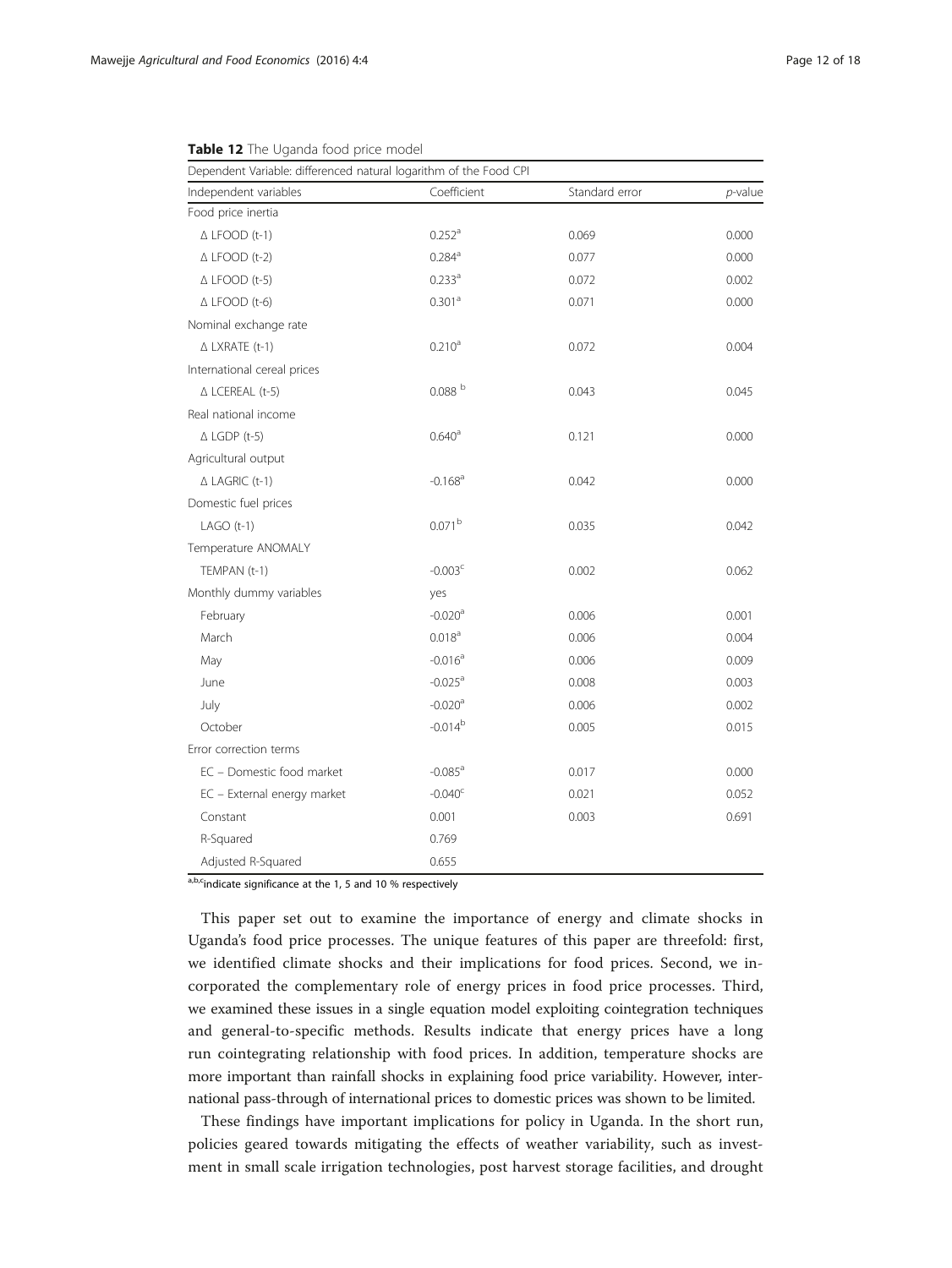| <b>LUDIC TO</b> MOUL URUITOSLIC ICSLS                     |                         |            |  |
|-----------------------------------------------------------|-------------------------|------------|--|
| Diagnostic test                                           | Computed test statistic | $p$ -value |  |
| Durbin - Watson                                           | 1.965                   | N/A        |  |
| Normality                                                 | 5.42                    | 0.667      |  |
| Breusch-Godfrey LM test for autocorrelation               | 0.006                   | 0.940      |  |
| ARCH LM test                                              | 0.015                   | 0.902      |  |
| Ramsey RESET test                                         | 2.64                    | 0.548      |  |
| Breusch-Pagan / Cook-Weisberg test for heteroskedasticity | 0.99                    | 0.3197     |  |

<span id="page-12-0"></span>Table 13 Model diagnostic tests

resistant crops will be crucial in controlling weather induced food inflation in Uganda. In the long run, policies geared towards improving agricultural productivity to match the growing demand for food, while emphasizing value addition can help stabilise food prices. The nascent oil and gas sector in Uganda offers opportunities for ameliorating the adverse effects of energy price shocks on food prices.

# Appendix 1

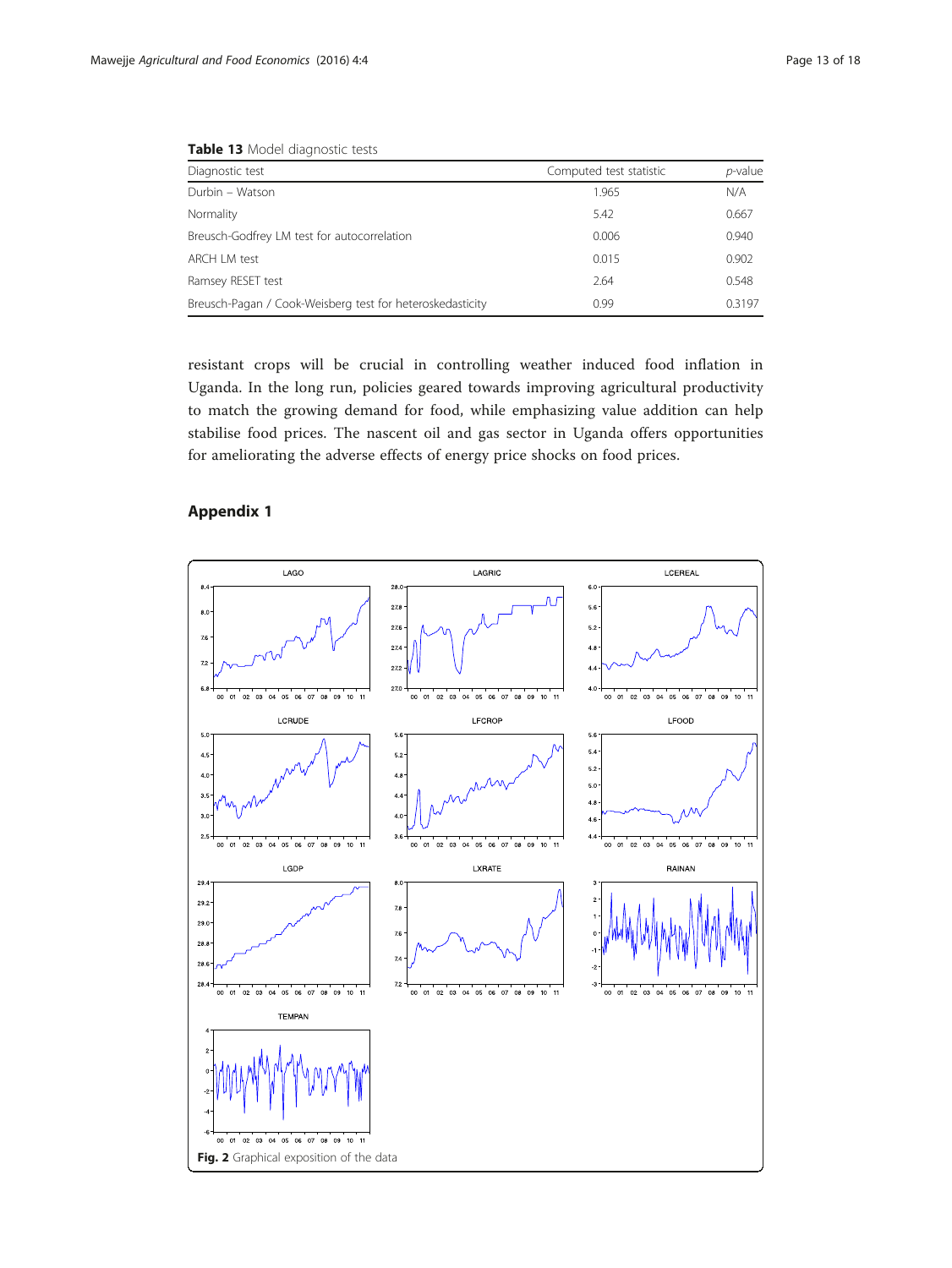# <span id="page-13-0"></span>Appendix 2

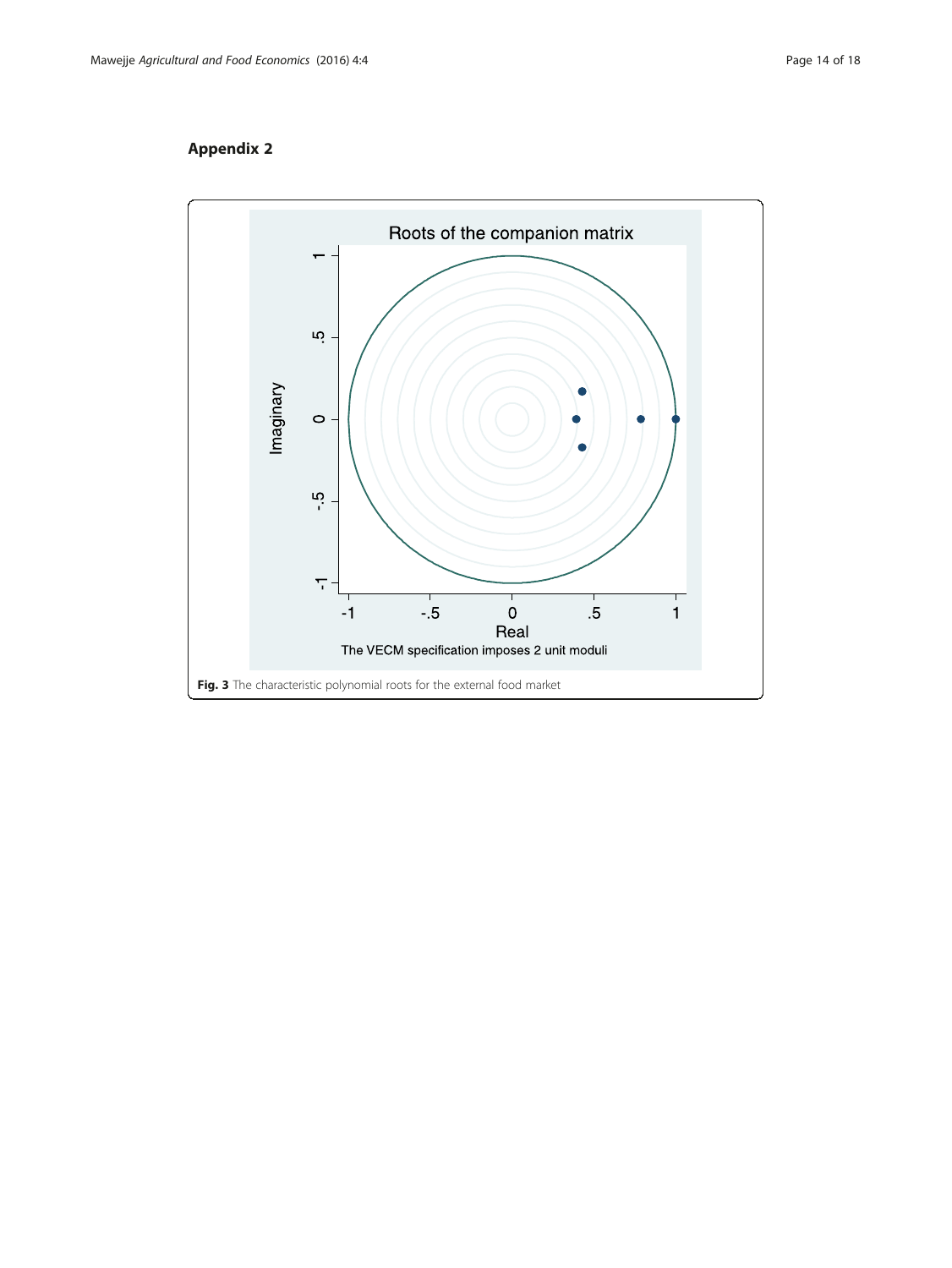# <span id="page-14-0"></span>Appendix 3

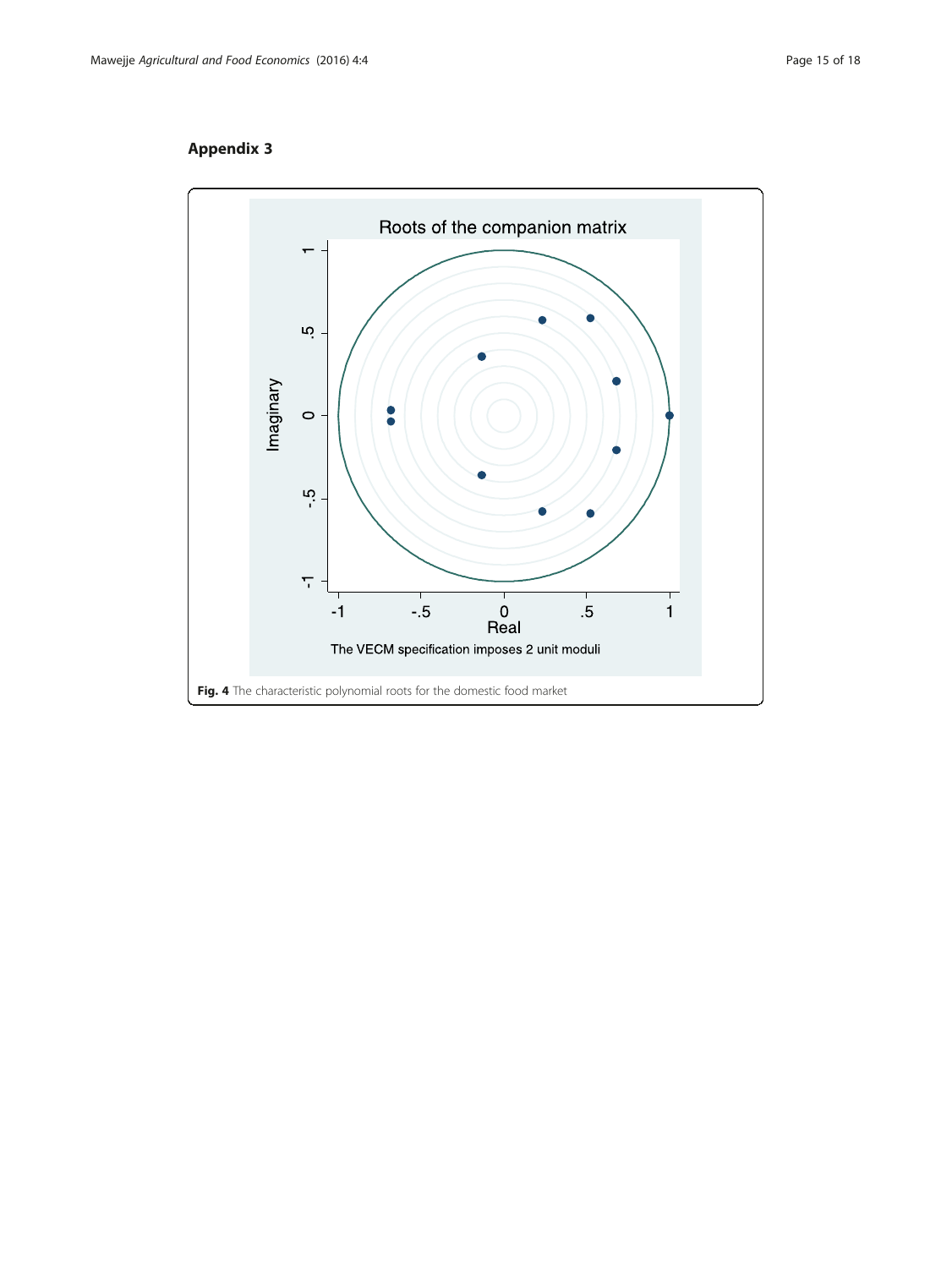# <span id="page-15-0"></span>Appendix 4



# Appendix 5

Table 14 The breakdown of the CPI and its components

| Core                                                                                                                                            |                                                                                | Food crops                                                                                                                                                    | Energy, fuel                                                |
|-------------------------------------------------------------------------------------------------------------------------------------------------|--------------------------------------------------------------------------------|---------------------------------------------------------------------------------------------------------------------------------------------------------------|-------------------------------------------------------------|
| Core non-food                                                                                                                                   | Food                                                                           |                                                                                                                                                               | and utilities                                               |
| Soft drinks, alcoholic drinks,<br>tobacco                                                                                                       | Processed cassava,<br>dried beans, ground<br>nuts, peas, rice grains,<br>flour | Matooke (clusters and bunches),<br>Banana (ndizi and bogoya),<br>tobacco leaves                                                                               | Electricity,<br>metered water                               |
| Clothing, footwear,<br>domestic fuel, soap                                                                                                      | Meat, chickens, eggs.<br>Fish, processed milk                                  | Fresh potatoes (irish and sweet),<br>fresh cassava, and dry or<br>fermented cassava                                                                           | Kerosene,<br>paraffin, motor<br>fuel (petrol and<br>diesel) |
| Rent, building materials,<br>furniture                                                                                                          |                                                                                | Fruits (passion, mangoes, oranges,<br>water melon, pineapples, papaya<br>and avocado)                                                                         | Propane gas                                                 |
| Transport fares, education costs,<br>health goods and servicesm<br>communication services, hotel<br>and restaurant services and<br>hairdressing |                                                                                | Vegetables (tangerines, onions,<br>garlic, tomatoes, cabbage, carrots,<br>green paper, egg plant, pumpkin,<br>fresh beans, fresh peas, bbugga,<br>nakati, etc |                                                             |
| Electrical and electronics                                                                                                                      |                                                                                | Fresh milk                                                                                                                                                    |                                                             |
| $C_{\text{2}}$ , $\frac{1}{2}$ , $\frac{1}{2}$ , $\frac{1}{2}$ , $\frac{1}{2}$ , $\frac{1}{2}$ , $\frac{1}{2}$ , $\frac{1}{2}$                  |                                                                                |                                                                                                                                                               |                                                             |

Source: Mukiza ([2011](#page-16-0))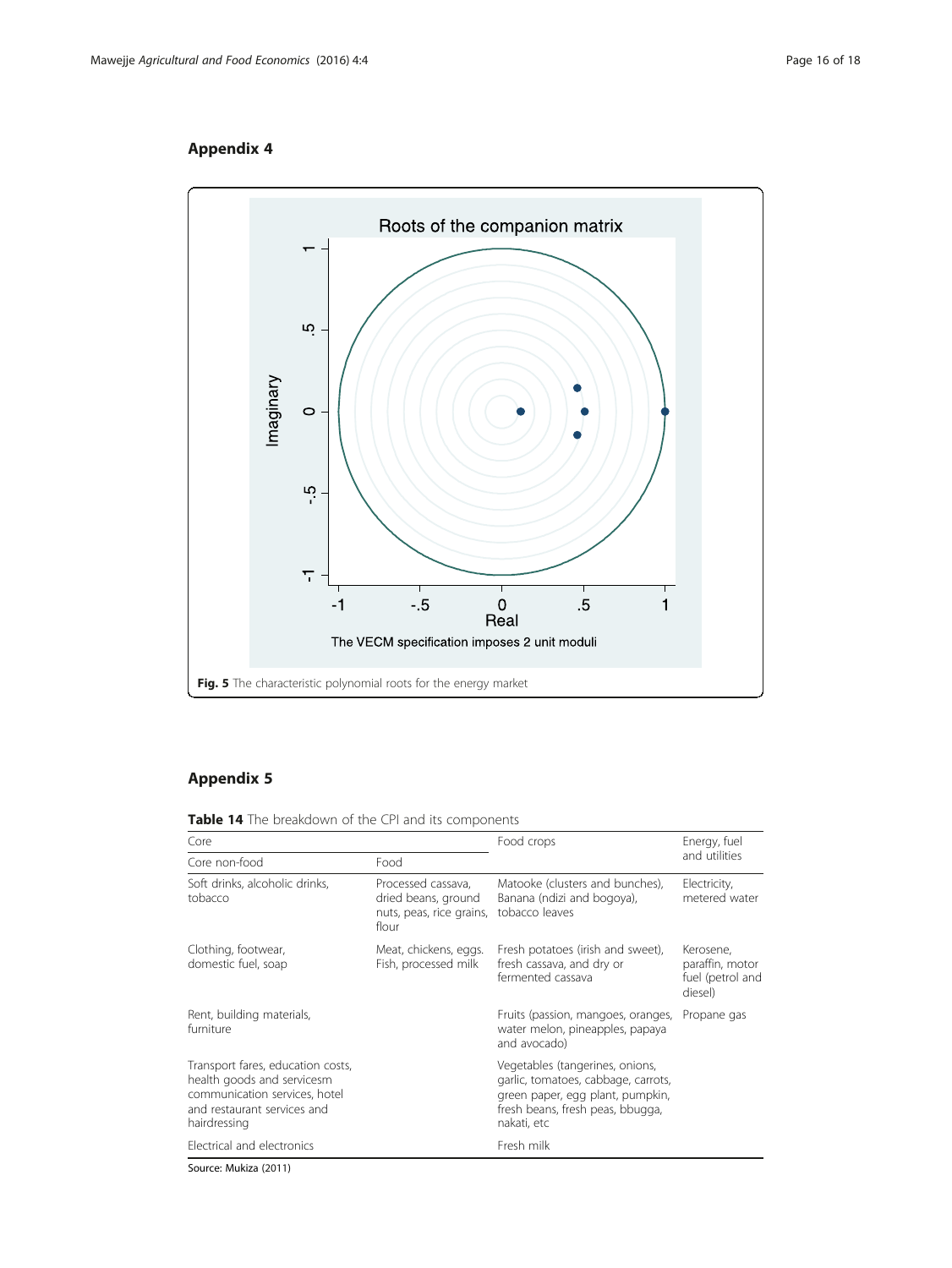#### <span id="page-16-0"></span>Competing interests

The author declares that he has no competing interests.

#### Acknowledgement

This study benefited tremendously from discussions with colleagues at the Economic Policy Research Centre. I am grateful to two anonymous referees who provided useful and insightful comments. All errors and ommissions are mine.

#### Received: 13 July 2015 Accepted: 9 February 2016 Published online: 18 February 2016

#### References

Abbott PC, Hurt C, Tyner WE (2009) What's driving food prices? Farm Foundation. Update No. 48495.

Ajanovic A (2011) Bio fuels versus food production: does bio fuels production increase food prices? Energy 36(4):2070–2076 Alagidede P, Adu G, Prince Boakye F (2014) The effect of climate change on economic growth: evidence from Sub-

- Saharan Africa. United Nations University, World Institute for Development Economics Research, WIDER Working Paper 2014/017
- Badiane O, Shively GE (1998) Spatial integration, transport costs, and the response of local prices to policy changes in Ghana. J Dev Econ 56(2):411–431

Baffes J, Kshirsagar V, Mitchell D (2015) What drives local food prices? Evidence from the Tanzanian maize market. Policy Research working paper; no. WPS 7338. World Bank Group, Washington, DC

Benson T, Mugarura S, Wand AK (2008) Impacts in Uganda of rising global food prices: the role of diversified staples and limited price transmission. Agric Econ 39:513–524

Dawe D, Timmer CP (2012) Why stable food prices are a good thing: lessons from stabilizing rice prices in Asia. Glob Food Secur 1(2):127–133

Dickey DA, Fuller WA (1979) Distribution of the estimators for autoregressive time series with a unit root. J Am Stat Assoc 74(366a):427–431

Dillon BM, Barrett CB (2013) Global crude to local food: an empirical study of global oil price pass-through to maize prices in East Africa. University of Melbourne, Melbourne

Dyson T (1996) Population and food: global trends and future prospects. Routledge, London

Fischer G, Frohberg K, Parry ML, Rosenzweig C (1995) Climate change and world food supply, demand, and trade, climate change and agriculture: analysis of potential international impacts, (climatechangean)., pp 341–382 Gilbert CL (2010) How to understand high food prices. J Agric Econ 61(2):398–425

Godfray HCJ, Beddington JR, Crute IR, Haddad L, Lawrence D, Muir JF, Toulmin C (2010) Food security: the challenge of feeding 9 billion people. Science 327(5967):812–818

Gollin D, Rogerson R (2014) Productivity, transport costs and subsistence agriculture. J Dev Econ 107:38–48

Gorter H, Drabik D, Just DR, Kliauga EM (2013) The impact of OECD biofuels policies on developing countries. Agric Econ 44(4-5):477–486

Haggblade S, Dewina R (2010) Staple food prices in Uganda. COMESA policy seminar on variation in staple food prices: causes, consequence, and policy options, African Agricultural Marketing Project (AAMP), Maputo, Mozambique, 25- 26 January 2010

Headey D, Fan S (2008) Anatomy of a crisis: the causes and consequences of surging food prices. Agric Econ 39(s1):375–391 Ivanic M, Martin W (2008) Implications of higher global food prices for poverty in low income countries. Agric Econ 39(s1):405–416

Kamgnia BD (2011) Political economy of recent global food price shocks: gainers, losers and compensatory mechanism. J Afr Econ 20(Suppl 1):i142–i210

Kasirye I (2013) Constraints to agricultural technology adoption in Uganda: evidence from the 2005/06-2009/10 Uganda national panel survey. Afr J Agric Resour Econ 8(2):90–107

Lanzafame M (2014) Temperature, rainfall and economic growth in Africa. Empir Econ 46(1):1–18

Lazzaroni S, Bedi AS (2014) Weather variability and food consumption: evidence from rural Uganda. Institute of Social Studies, Working Papers No. 585

Lee LYT (2013) Household energy mix in Uganda. Energy Econ 39:252–261

Matovu JM, Twimukye EP (2009) Increasing world food prices: blessing or curse? Economic Policy Research centre, Research Series No 61

Mawejje J, Bategeka L (2013) Accelerating growth and maintaining intergenerational equity using oil resources in Uganda. Economic Policy Research Centre, Research Series No 111

Mawejje J, Lwanga MM (2015) Inflation dynamics and agricultural supply shocks in Uganda, Economic Policy Research Centre, Research Series No 120

Maystadt JF, Ecker O (2014) Extreme weather and civil war: does drought fuel conflict in Somalia through livestock price shocks? Am J Agric Econ 96(4):1157–1182

Minot N (2011) transmission of world food price changes to markets in Sub-Saharan Africa. International Food Policy Research Institute, Discussion Paper 01059

Mitchell D (2008) A note on rising food prices. World Bank Policy Research Working Paper No. 4682

Mukiza CN (2011) Current Inflation Trends: Main Drivers, Causes and Policy Implications, Uganda Bureau of Statistics Staff Working Papers

Mwaura MF, Okoboi G (2014) Climate variability and crop production in Uganda. J Sustain Dev 7(2):159–172 Phillips PC, Perron P (1988) Testing for a unit root in time series regression. Biometrika 75(2):335–346 Pinstrup-Andersen P (2009) Food security: definition and measurement. Food Secur 1(1):5–7

Rosegrant MW (2008) Bio fuels and grain prices: impacts and policy responses. International Food Policy Research Institute, Washington, DC

Rosenzweig C, Parry ML (1994) Potential impact of climate change on world food supply. Nature 367(6459):133–138